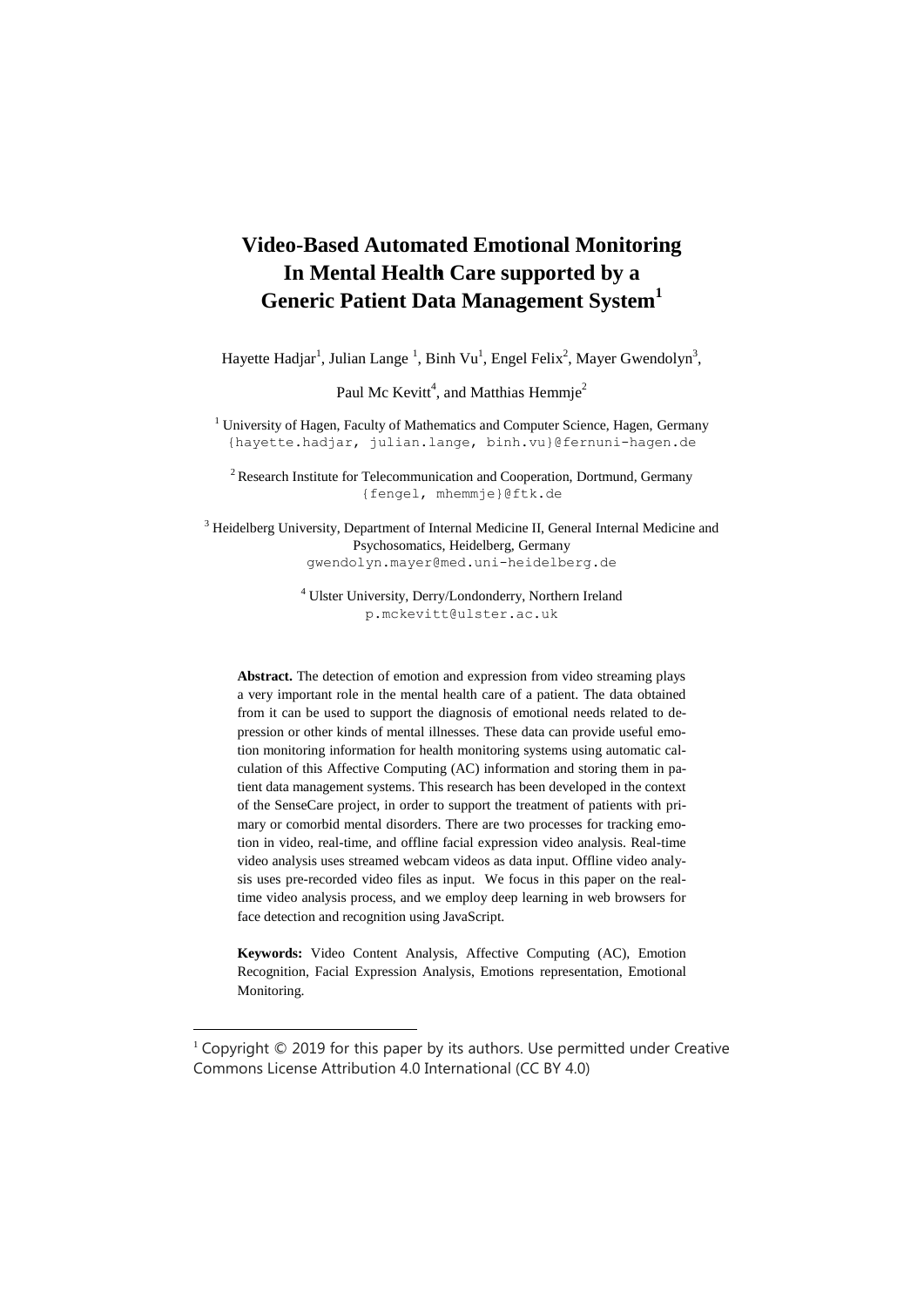## **1 Introduction and Motivation**

Understanding and utilizing psychological knowledge in order to e.g. automatically detect psychological events is one of the key research challenges in Affective Computing (AC), especially in Research and Development (R&D) of software related to automatic emotion detection. Furthermore, ambient assisted living and telemonitoring health care technologies can facilitate the collection of vital signal data remotely (e.g., ECG, heart, and breath sounds) as well as the collection of softwarebased automatic assessment and monitoring signals of mental or emotional status [1].

The SenseCare (Sensor Enabled Affective Computing for Enhancing Medical Care) Platform [2] has been developed as a prototypical AC R&D platform providing software services applied to the care of patients with different support needs in the field of mental health care. This technology provides various opportunities for physicians, psychotherapists, clinicians, or other healthcare professionals. Such target user groups can e.g, be enabled to intervene early in the case of a critical mental state that could result in a crisis and thus a worsening of the patients'state of health. Hence, primary care professionals can achieve an improved overview of the emotional wellbeing of patients through the SenseCare [3] AC R&D platform's software services. SenseCare integrates data streams from multiple sensors and fuses data from these sensor signal streams to provide a global assessment that includes objective levels of understanding emotional expressions, as well as the corresponding well-being, and cognitive state of the patients. Several potential use cases for a system like SenseCare underline the topicality, of which the recent crisis due to COVID-19 is only one: Patients with mental disorders on isolation wards have to stay outside the support system, as e.g. psychiatrists, psychologists, and other clinical staff fear infection [4]. Remote, emotion-sensitive support could have supported these patients better and first solutions in tele-medical intervention and corresponding pathways have been developed in the meantime [5]. Additionally, patients in an online group therapy setting (e.g. due to rural provenience with low density of psychotherapists) can be supported by emotion-sensitive videoconference tools. Recent changes in the accounting system of e-health applications by health insurances will promote this development [6]. Furthermore, patients with complex psychosomatic diseases often suffer from a comorbid depression or anxiety, which leads to a vicious circle of deleterious effects. For example, every fifth patient with heart failure suffers from depression, which may lead to a lack of treatment adherence [7]. Continuous monitoring of these patients by software services of platforms like SenseCare may reduce high health related costs. Finally, elderly patients in ambient assisted living are in need for a continuous monitoring of their emotional state, as sudden changes in the mood can be a risk-marker for dementia [8]. Processing of voluminous data streams from video recordings, on the basis of the recently introduced Information Visualization for Big Data (IVIS4BigData) model [9] elaborates data stream types addressed by our visualization approach.

The so-called Knowledge Management Ecosystem Portal (KM-EP) is the backbone system of the SenseCare platform [10] and is comprised of five subsystems where each of them has several components of its own. The Information Retrieval Subsystem (IRS) of the SenseCare KM-EP indexes AC content and enables users to

2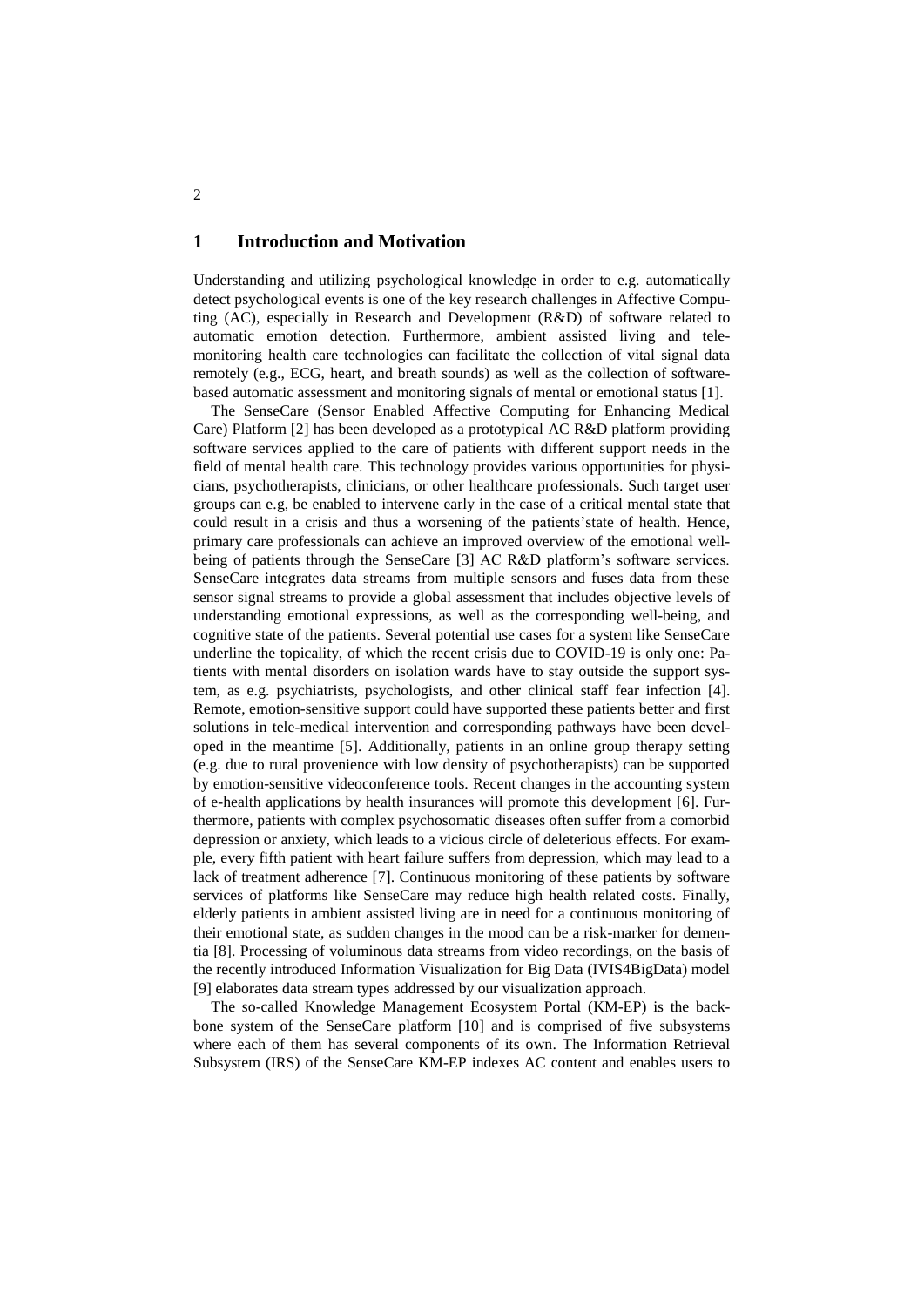search for AC content using keywords, faceted search, and taxonomies. The Learning Management Subsystem (LMS) of the SenseCare KM-EP provides tools for authors and trainers to create AC-related e-learning courses using content in the SeneCare KM-EP. SenseCare KM-EP users can later register in these SenseCare courses to obtain new AC knowledge. The Content and Knowledge Management Subsystem (CKMS) of the SenseCare KM-EP acts as a central repository for AC publications, AC multimedia, AC software, AC R&D dialogs, or AC-related medical records in the SenseCare KM-EP. Producers of AC content can use components in this KM-EP subsystem to import, create, manage, and classify their AC contents. Furthermore, SenseCare KM-EP users can access these AC contents and rate their quality. The User Management Subsystem (UMS) of the SenseCare KM-EP manages all users and groups of the SenseCare KM-EP. Other systems can ask to authenticate SenseCare KM-EP user's identity using OpenID Connect [11] integrated into this SenseCare KM-EP subsystem. The Storage Management Subsystem (SMS) of the SenseCare KM-EP provides storage for files and documents. They can either be stored in a local server or on the cloud for better access speed and availability.

Solutions already exist for the administration of medical data and processes. Incorporated within a specialist internship at the FernUniversität in Hagen were exemplary projects: IndivoHealth [12] and Tolven [13] considered as a solution for electronic patient records and validated with regard to the requirements of SenseCare.

On the practical side, our objective is to develop and implement further new software modules as R&D prototypes and corresponding AC software services that can be integrated with the SenseCare KM-EP. Such R&D results can then be re-used to achieve some directions for future R&D work in this domain. The main contributions of this paper are:

- Implementation of a prototype module that collects patients' facial expressions and corresponding emotion data in real-time, during treatment sessions, or at home for cases of patients with or at risk of a mental disorder. The software categorizes emotional states according to the seven basic emotions described by Paul Ekman (anger, contempt, disgust, enjoyment, fear, sadness, and surprise) [14].
- The prototype employs deep learning in browsers by using JavaScript, and stores results (Date - Time- Detected emotion) in a MongoDB.

The remainder of this paper is organized as follows. Section 2 discusses the state of the art of using sensors in healthcare, existing tools, and Convolutional Neural Networks (CNNs). In section 3 we detail the conceptual design of modeling API, information model and implementation of the solution, section 4 discusses our findings, and finally we conclude in section 5.

# **2 Selected State of the Art and Related Work**

Research into wireless sensor networks and smart environments for remote monitoring for healthcare applications [15] employs wearable micro-machined sensors for providing accurate biomechanical analysis under ambulatory conditions.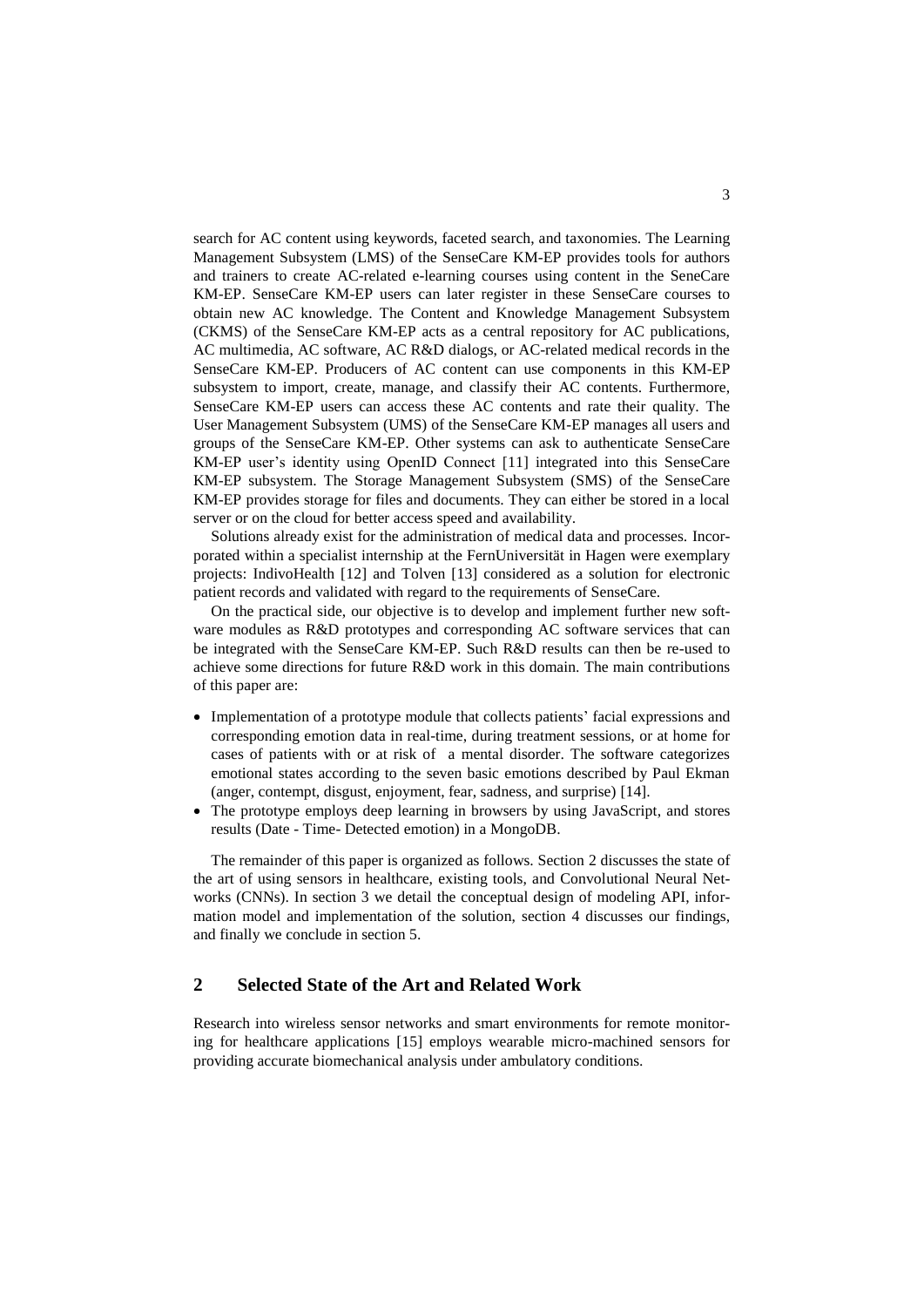In the continuous monitoring of human activities, wearable sensors can e.g. detect abnormal and/or unforeseen situations by monitoring physiological parameters along with other symptoms [16]. There are many software tools that employ methods of machine learning to assist people in the areas of health.

Eq-Radio [17]: Researchers from MIT's Computer Science and Artificial Intelligence Laboratory (CSAIL) have developed EQ-Radio, a device that can detect a person's emotions using wireless signals. It transmits an RF signal and analyzes its reflections off a person's body to recognize his emotional state (e.g. happy, sad).The key enabler underlying EQ-Radio is a new algorithm for extracting the individual heartbeats from the wireless signal at an accuracy comparable to on-body ECG monitors. EQ-Radio has three components: a radio for capturing RF reflections, a heartbeat extraction algorithm, and a classification subsystem that maps the learned physiological signals to emotional states [17].

Valossa AI [18] is qualified to recognize sentiments and emotions from facial expressions and speech, either from recorded video content or live feed. Mika Rautiainen, founder and CEO of Valossa says that going through a video of a therapy session takes a whole day from a human being. But AI tells her in a real-time analysis what happens on the patient's face.

FaceReady [19]: from Noldus Information Technology is a facial expression analysis software. It can automatically analyze the expressions *happy*, *sad*, *angry*, *surprised*, *scared*, *disgusted*, and *neutral*. It can also calculate *Action Units, valence, arousal, gaze direction, head orientation*, and *personal characteristics* such as gender and age.

SHORE® [20] Software of Fraunhofer IIS enables the quick detection of faces and objects as well as for the analysis of faces in image sequences, videos and single frames. It can estimate gender, age and facial expressions in real time. The software runs on standard Convolutional Neural Networks (CNNs) are a type of deep neural network designed to process multiple data types, but it was initially designed to analyze images [21] CNNs are the most popular neural network model employed in image classification [22], CNNs comprise several layers, such as the Convolutional Layer, Non-Linearity Layer, Rectification Layer, Rectified Linear Units (ReLU), Pooling Layer, Fully Connected Layer, and Dropout Layer.

Existing solutions stream frames from a video stream over a network with OpenCV [23] for the following advantages: (i) firstly, building a security application that requires all frames to be sent to a central hub for additional processing and logging, and (ii) secondly, the client machine may be highly resource-constrained (such as a Raspberry Pi) and lack the necessary computational horsepower required to run computationally expensive algorithms (such as CNNs).

# **3 Conceptual Architecture of Health Information Subsystems**

The conceptual architecture of the Health Information System (HIS) within the SenseCare KM-EP can be characterized by several subsystems which organize and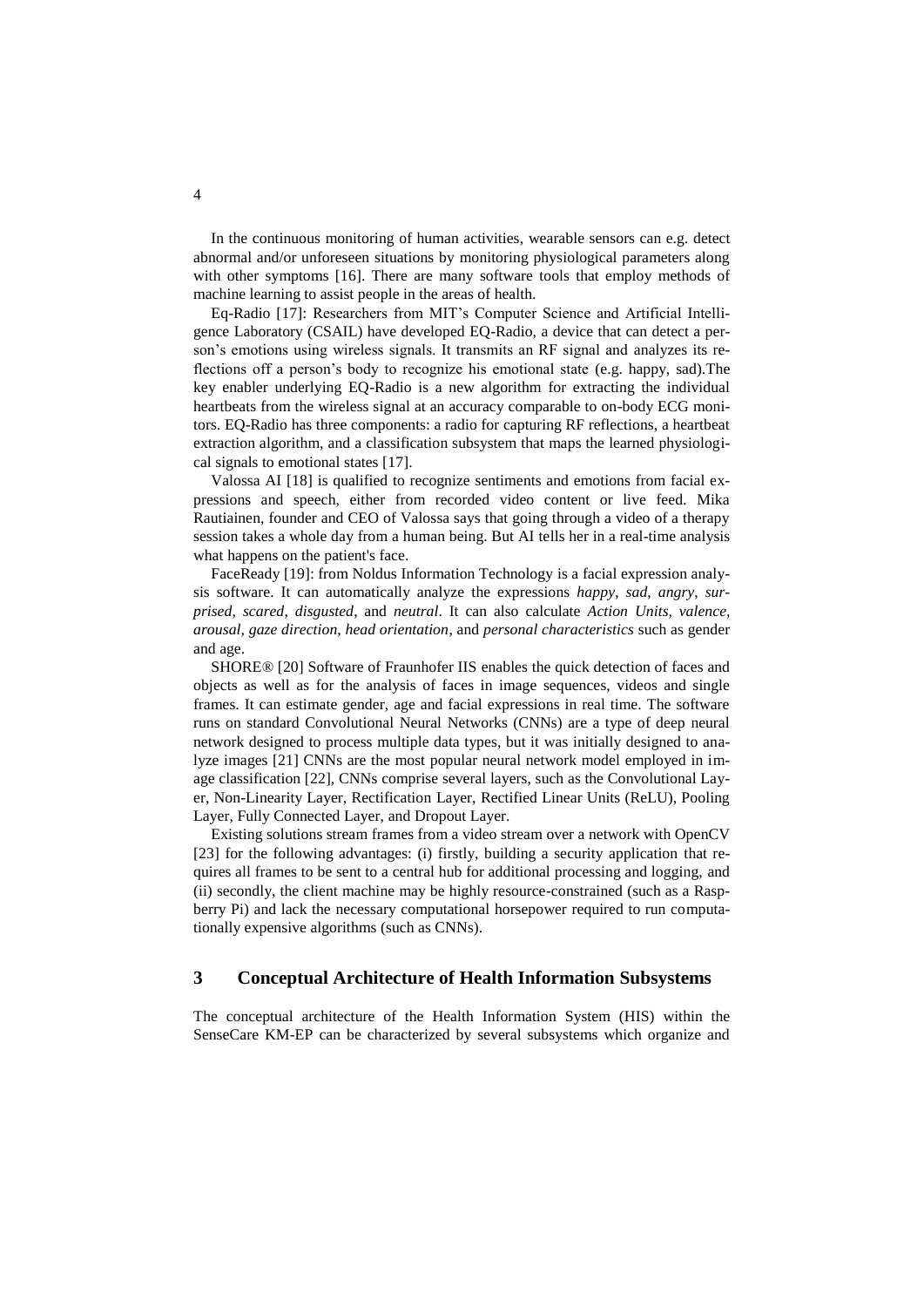process information by specifying the type of data processed in each subsystem independently of the others.

Within the SenseCare KM-EP's HIS, the Carna subsystem for data management and information systems can run workflows for processing different types of AC data (offline data and real-time data). Hence, it utilizes a workflow engine and enables implementation of customized workflow action steps by Java code. The system consists of different modules, the most important of which are Carna.dms (Data Management System), Carna.process[emotion detection] (support processes, using the example of Emotion Detection), and Carna.tenantmodules (general tenant-based modules). Each Carna module within the SenseCare KM-EP's HIS implements a REST-API to access its functionality. Fig. 1 shows the most important of the implemented REST interfaces.



**Fig. 1.** SenseCare KM-EP HIS's conceptual architecture of the Carna modules supporting the integration of Health Care support processes [24].

In the carna.dms module, among other data, process-related data and registered processes are saved. When a workflow process is started for a patient, a new process instance is initialized by the process module and an associated data record is created. When a healthcare task (that is implemented by a process) is finished, a documentation record is appended into the process-instance record table.

To support the conceptual architecture and API modeling for the KM-EP HIS's Emotion Detection system, the activities of the SenseCare Emotional Monitoring Use Case Scenario are:

- 1- The offline video analysis pipeline of the KM-EP HIS's Emotion Detection uses pre-recorded patient videos. These files are stored offline to be pretrained with CNN models and classifiers in order to detect emotion from facial expression.
- 2- The real-time video analysis of the KM-EP HIS's Emotion Detection uses data input from webcams for detection and recognition of facial expression in real time, this process is the main focus of the remainder of this paper.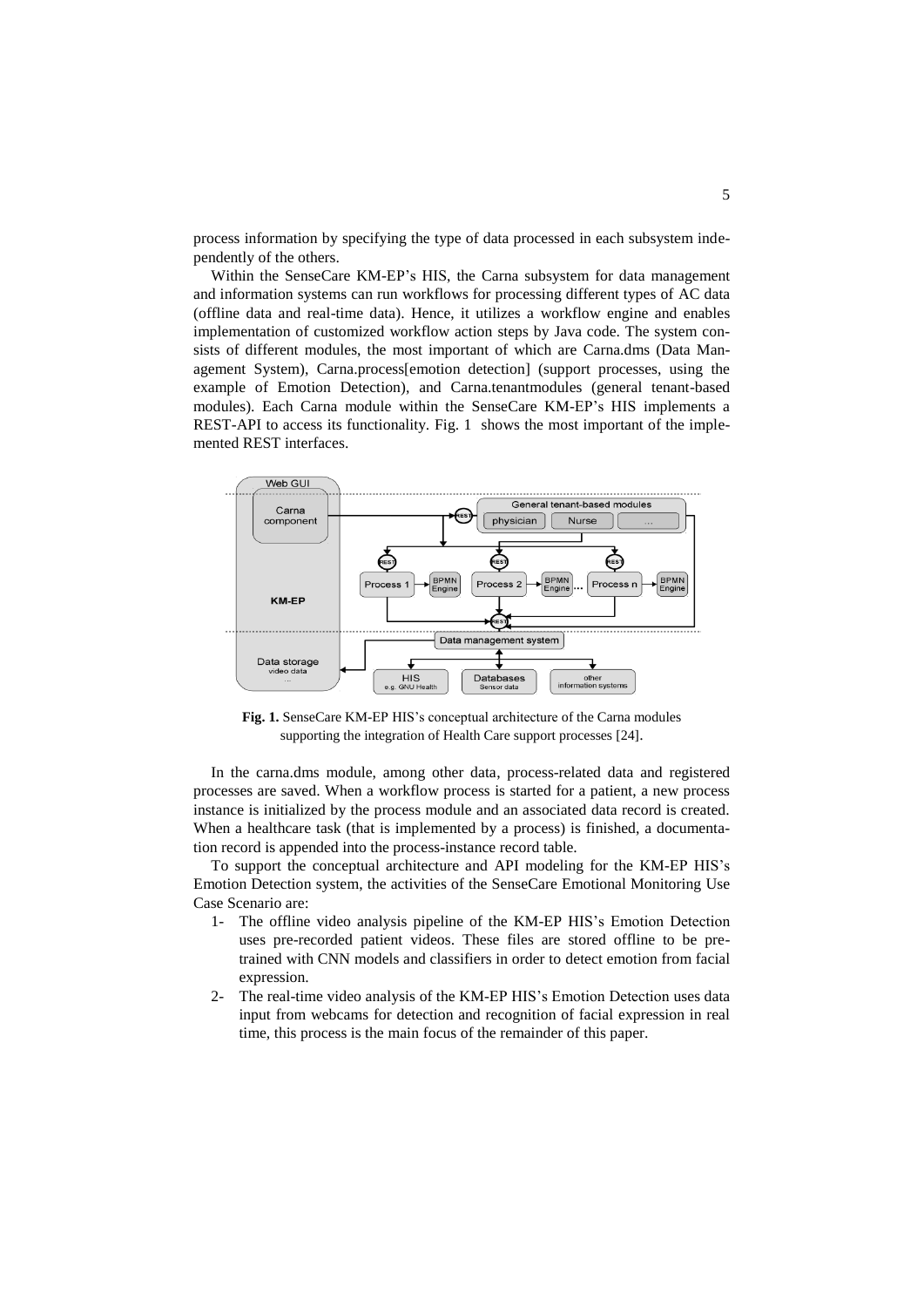## **4 Prototype Implementation of Emotion Detection**

A prototype solution for the SenseCare KM-EP Emotion Detection has been developed with the Model-View-Controler (MVC) architecture paradigm. Hence, the software prototypes's source code is divided into three layers. On the model layer, data storage, integrity, consistency, querying, and access support is allocated. The global neural network models that are exported on this level from faceapi.js are AgeGenderNet, FaceExpressionNet, FaceLandmark68Net, FaceLandmark68TinyNet, FaceRecognitionNet, SsdMobilenetv1, TinyFaceDetector, Mtcnn, and TinyYolov2. On the Controller level, the operations receive, interpret  $\&$  validate input, create  $\&$ update are specified and implemented. On the View level, the query  $\&$  modify models are specified and implemented. In our case the clinical user or the patient interacts with the interface by means of a webcam on the view layer.

The implementation of a corresponding REST API requires these elements:

- 1. Identify the objects that will be presented as a resource is the very first step in designing a REST API-based application.
- 2. Create model URIs by designing the resource URIs focus on the relationship between resources and its sub-resources. There resources URIs are endpoints for RESTful services.
- 3. Determine Representations: Mostly representations are defined in either XML or JSON format. For example:

emotions: {angry: number, disgusted: number, fearful: number, happy: number, neutral: number, sad: number, surprised: number}

Number in our case is the percentage of the security of the model that the detectives have a particular emotion, each face element has expressions attribute.



Example:  $\frac{1.32}{1.325}$  => surprised: 0.990011861078746733256

In the initial prototype implementation the following base technologies are employed:

- Tensorflow.js [25] is a library for machine learning in JavaScript, develop ML models in JavaScript, and use ML directly in the browser or in Node.js.
- Face-api.js [26] is a JavaScript module, built on top of tensorflow.js core, and it implements several CNNs for face detections and recognition, and it has been optimized to work on web and mobile devices.
- Node.js [27] for synchronous or real-time communication in the web application, it is employed to produce highly accurate face recognition and detection.
- MongoDB [28]: is an open source NoSQL database, it is a popular choice for handling big data.
- Mongoose and NodeJSExpress [29] for transactions written in real-time and db connectivity to MongoDB in order to store results of real-time video analysis of facial expression.

6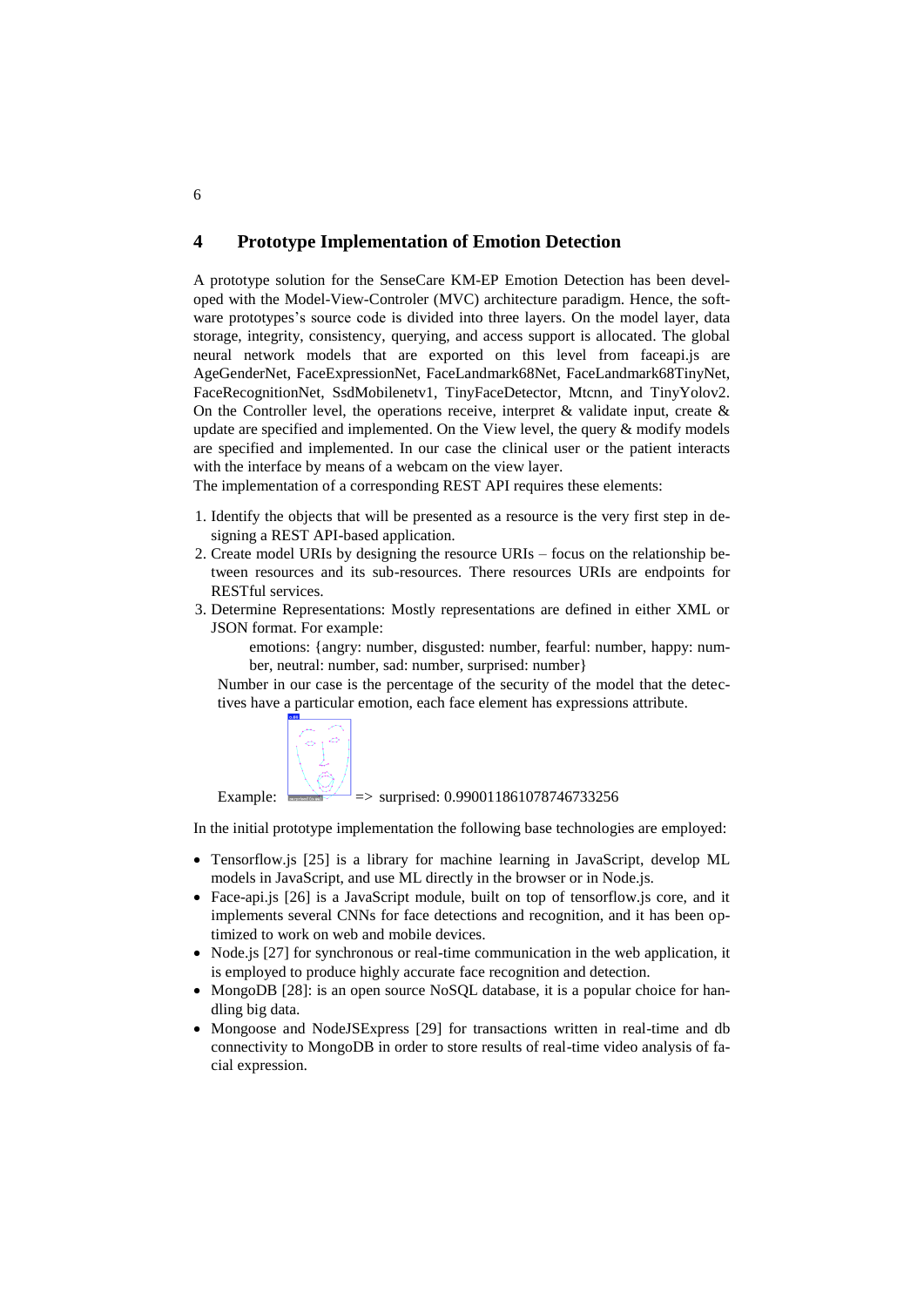

The overall distribution and operational deployment of the system within client server distribution architecture is shown in Figure 2 below.

**Fig. 2.** Client-Server architecture of the initial Emotion Detection prototype.

The system is divided into the frontend and the backend. The frontend in the clients' machine is combined of Face-api.js in TensorFlow.js, HTML/CSS/JavaScript, and browser to display the front-end. The backend server is developed using NodeJS Express, mongoose.Database, and MongoDB. The implementation allows both offline video and stream video to be uploaded and processed. We can input an HTML element like images or offline video using the id of the element, and input stream video with function startVideo() to start webcam in the browser.

# **5 Discussion of the findings**

The conducted experiment showed us that the developed module functionally meets basic requirements, and it is important to implement additional functionality in order to increase research study benefits. In the case of real-time video emotion recognition, the SenseCare KM-EP HIS's Emotion Detection API stores the best emotion detected from the webcam in every 500 milliseconds, this choice of timing can be changed in the API. The stored data has the following format:

*AllExpressiondetected: {date + time, label of best expression}*

A part of the stored data in MongoDB can be seen in the table below.

**Table** 1**.** Data stored in the MongoDB

| $\#$ db.emotionsave.find()                                                     |  |  |
|--------------------------------------------------------------------------------|--|--|
| { "_id": ObjectId("5f399f182232afa8b58f96ab"), "dateTime": "2020-8-16 22:2:0", |  |  |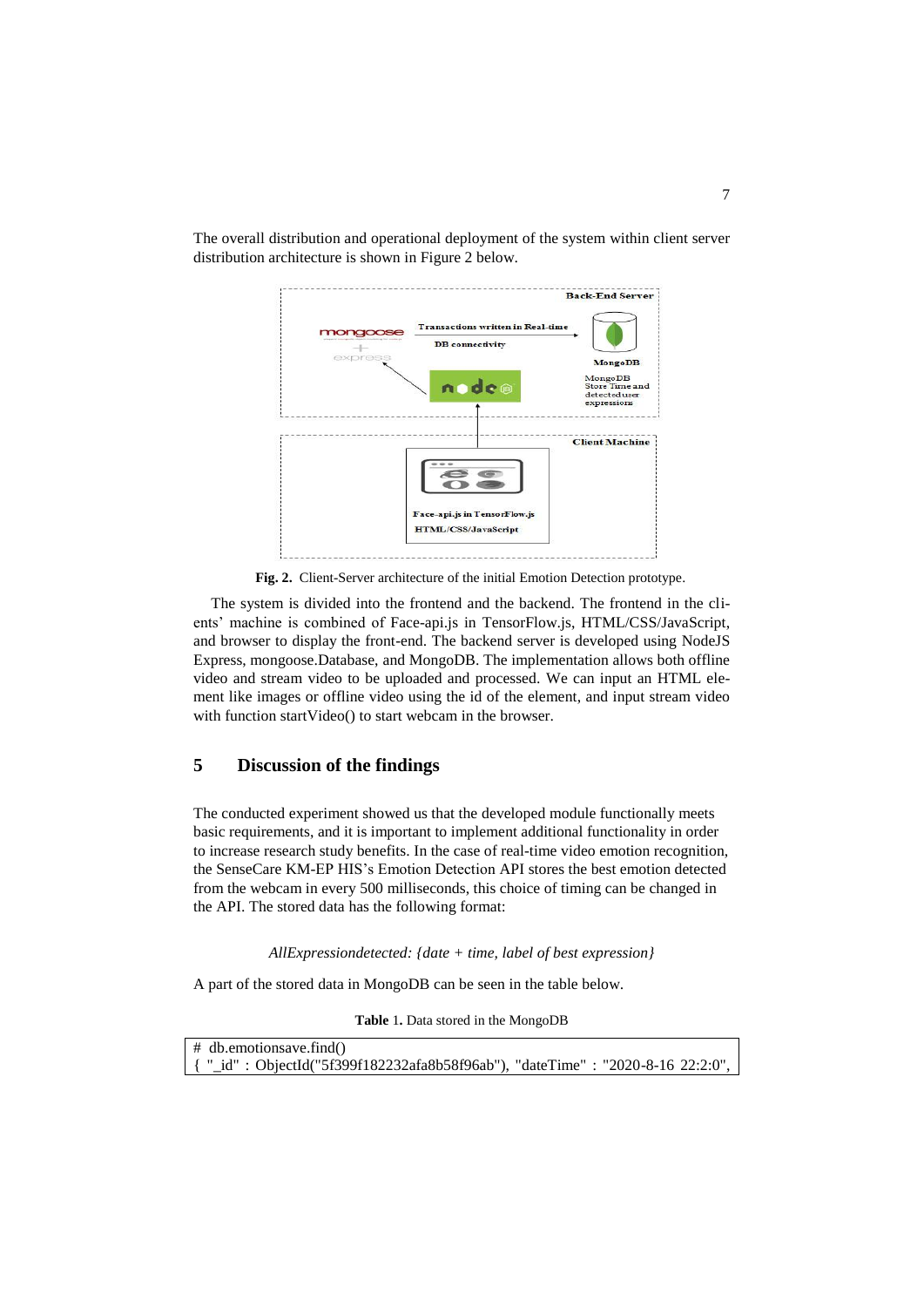```
"expression" : "neutral", \frac{1}{2} \frac{1}{2} \frac{1}{2}{ "_id" : ObjectId("5f399f1e2232afa8b58f96ac"), "dateTime" : "2020-8-16 22:2:6", 
"expression" : "neutral", "v" : 0 }
```
A demonstration of face expression Recognition of images from "FACES A database of facial expressions in younger, middle-aged, and older women and men" [30] is shown in Figure 3.



**Fig. 3.** Demonstration of an Emotion Detection output.

The prototype is under development and in our first observation during a test on machines with different OSs (e.g. Windows, Ubuntu, MacOS), the values of the results of real-time video emotion analysis, and the response time changes according to the capacity and the hardware performance of the web server. Hence, a real-time detection of emotions requires powerful hardware, e.g. Memory of the server must be greater than 6 GB. And high quality images in the input stream are required to identify a face (descriptor). We also observed that SSD Mobilenet V1 neural network gives better accuracy then Tiny Face detector and MTCNN, and the accurate detection of emotions based on facial expressions decreases when the light quality in the experiment site decreases. Finally, the challenge is how we can recognize video facial expressions with increased accuracy and in a quick inference time.

#### **6 Conclusion and Future Work**

In this paper, we describe the implementation of a video-based automated emotional monitoring prototype consisting of two new subsystems of the SenseCare KM-EP. The first subsystem that is a prototype implementation of the Carna Patient data management and information system for the area managing healthcare service processes. The second subsystem is the Emotion Detection subsystem that is implemented prototypical to detect emotions based on analyzing facial expressions in videos.

We discuss the use of CNNs in an initial prototype implementation to support face detection and expression recognition supporting deriving corresponding emotion as AC results. To establish a REST API we employ the face-api.js package, Node.js, TensorFlow.js core, and MongoDB to store patient detected expressions with the date and time in real-time.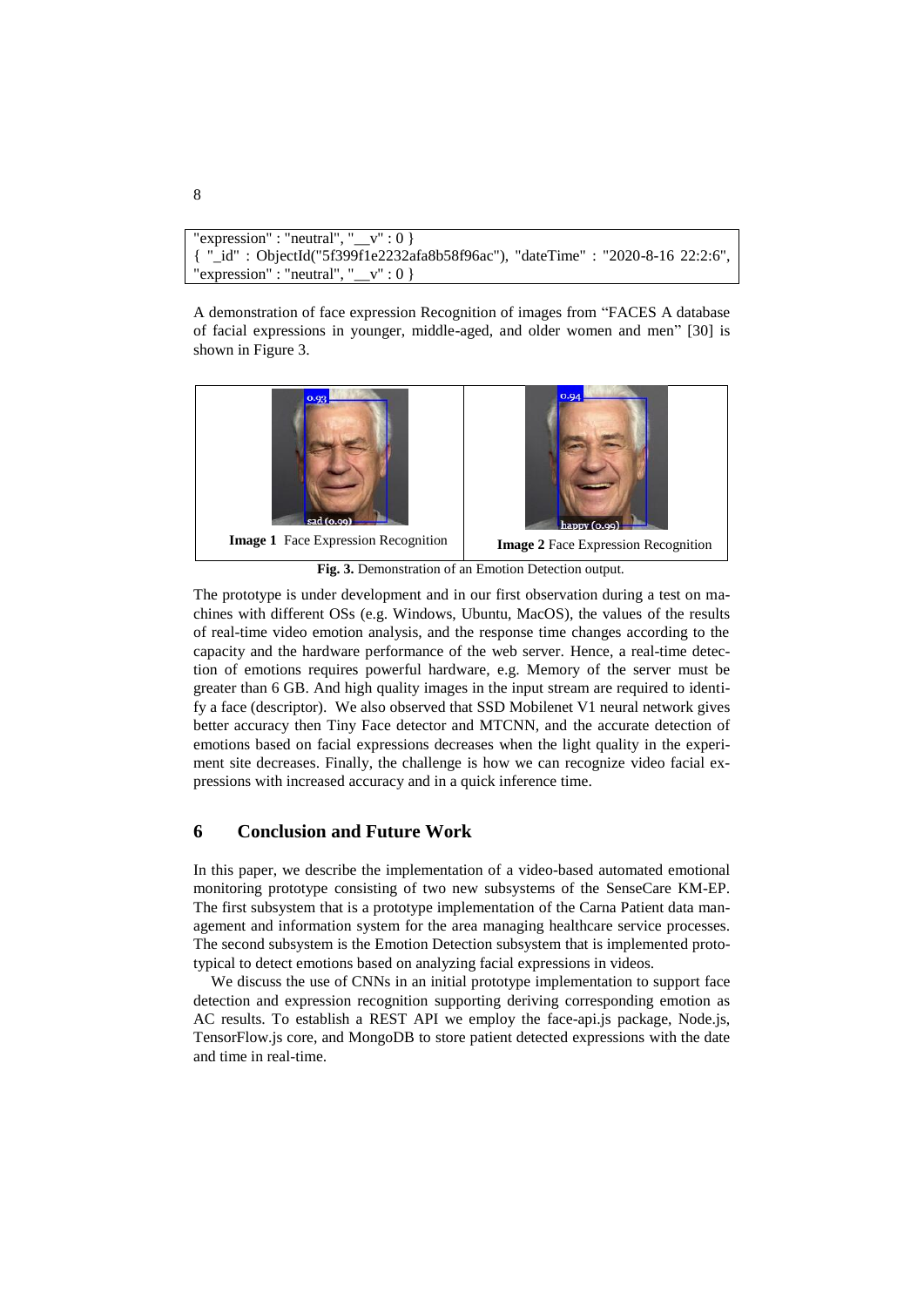We also have presented an initial conceptual architecture as well as an initial information model of our system and have specified the technical software architecture of the API and discussed our first findings during the implementation of the API. Future work includes:

- Integration of the video-based automated emotional monitoring module in the carna.dmg/KM-EP, and evaluation of the solution in a real HIS (Hospital Information System, e.g. GNU Health).

- Visualization and perception of all stored expressions or Graphical representation of Emotions/Time, in order to make optimal decisions in healthcare.

- Implementation of additional support processes in carna.dmg, and integration of real sources such as video/audio data.

#### **References**

- 1. Crist TM, Kaufman SB, Crampton KR. Home telemedicine: a home health care agency strategy for maximizing resources. Home Health Care Management Practice. 1996 Jun 1; 8(4):1-9.
- 2. Sensor Enabled Affective Computing for Enhancing Medical Care, link : [http://www.sensecare.eu/,](http://www.sensecare.eu/) (viewed 24 July 2020).
- 3. Engel, F., Bond, R., Keary, A., Mulvenna, M., Walsh, P., Hiuru, Z., Kowohl, U.,Hemmje, M.L.: Sensecare: Towards an experimental platform for home-based, visualisation of emotional states of people with dementia. Computer Science, Springer, 2016.
- 4. Duan, L., & Zhu, G. (2020). Psychological interventions for people affected by the COVID-19 epidemic. Lancet Psychiatry, 7(4), 300-302. doi:10.1016/s2215- 0366(20)30073-0.
- 5. Torous, J., Jän Myrick, K., Rauseo-Ricupero, N., & Firth, J. (2020). Digital Mental Health and COVID-19: Using Technology Today to Accelerate the Curve on Access and Quality Tomorrow. JMIR Ment Health, 7(3), e18848. doi:10.2196/18848.
- 6. Gerke, S., Stern, A. D., & Minssen, T. (2020). Germany's digital health reforms in the COVID-19 era: lessons and opportunities for other countries. NPJ Digit Med, 3, 94. doi:10.1038/s41746-020-0306-7.
- 7. Celano, C. M., Villegas, A. C., Albanese, A. M., Gaggin, H. K., & Huffman, J. C. (2018). Depression and Anxiety in Heart Failure: A Review. Harv Rev Psychiatry, 26(4), 175-184. doi:10.1097/hrp.0000000000000162.
- 8. Ismail, Z., Gatchel, J., Bateman, D. R., Barcelos-Ferreira, R., Cantillon, M., Jaeger, J., . . . Mortby, M. E. (2018). Affective and emotional dysregulation as predementia risk markers: exploring the mild behavioral impairment symptoms of depression, anxiety, irritability, and euphoria. Int Psychogeriatr, 30(2), 185-196. doi:10.1017/s1041610217001880.
- 9. M. X. Bornschlegl, K. Berwind,M. Kaufmann, F. C. Engel, P.Walsh, M. L. Hemmje,and R. Riestra, "IVIS4BigData: A reference model for advanced visual interfaces supporting big data analysis in virtual research environments", Lecture